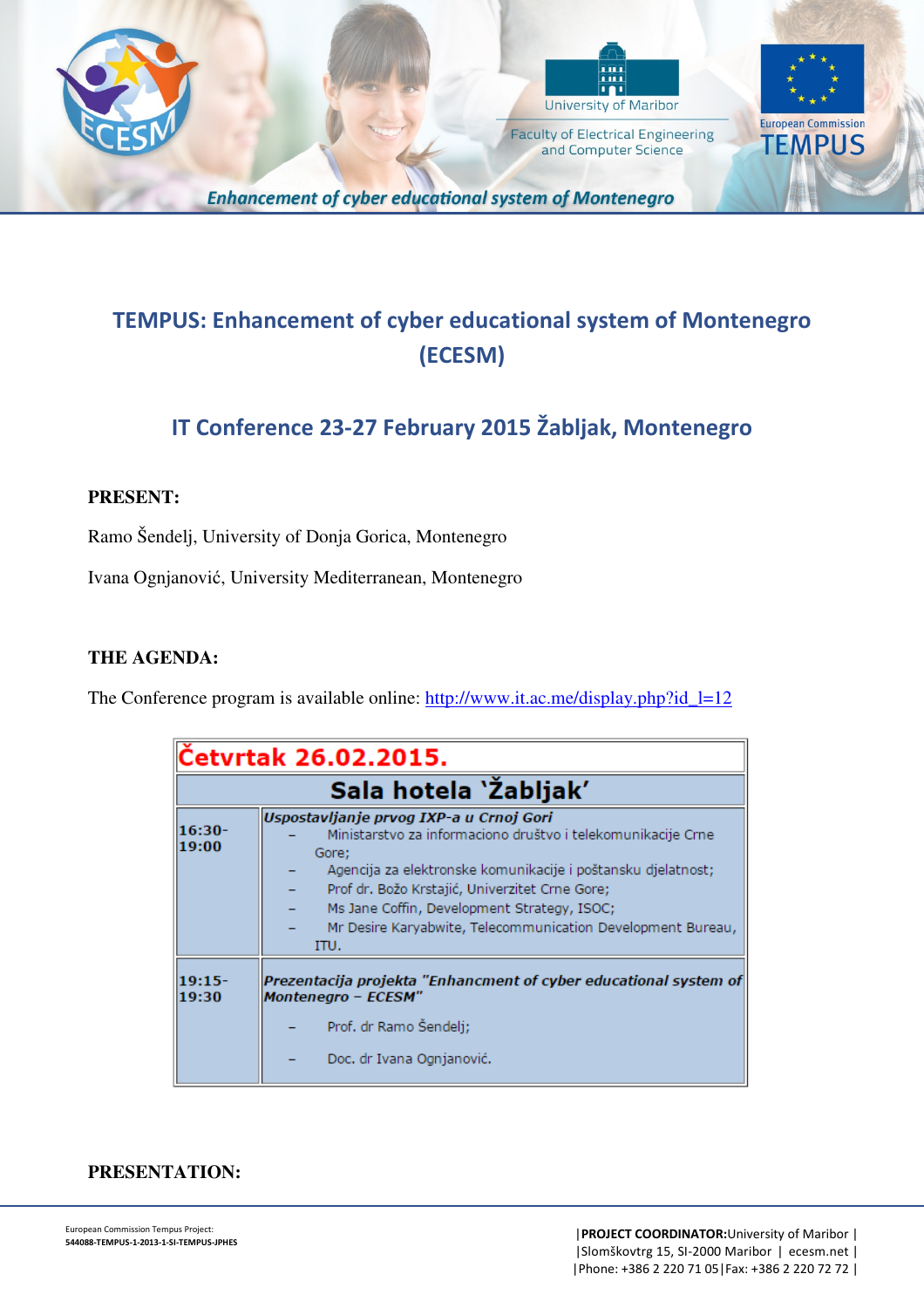

*IT Conference* is national ICT Conference in Montenegro. Representatives of Montenegrin universities, University of Donja Gorica (Prof. Ramo Šendelj) and Mediterranean University (Assistant Prof. Ivana Ognjanović), presented ECESM project- main goals and current achievements.

All participants showed high interests and expressed high motivation and willingness to participate at upcoming training events aimed on raising awareness in cyber security among citizens, as well as for specialized trainings focused on ICT professionals.

Also, on Friday, 27<sup>th</sup> two papers were presented showing current results within WP1 and WP2:

I. Ognjanović, R. Šendelj, I. Ognjanović, *Cyber security awareness in Montenegro*, IT Conference, Žabljak 2015, Montenegro

J. Ljucović, I. Ognjanović, R. Šendelj, *Analysis of cyber security educational system in Montenegro*, IT Conference, Žabljak 2015, Montenegro



### **PHOTO:**